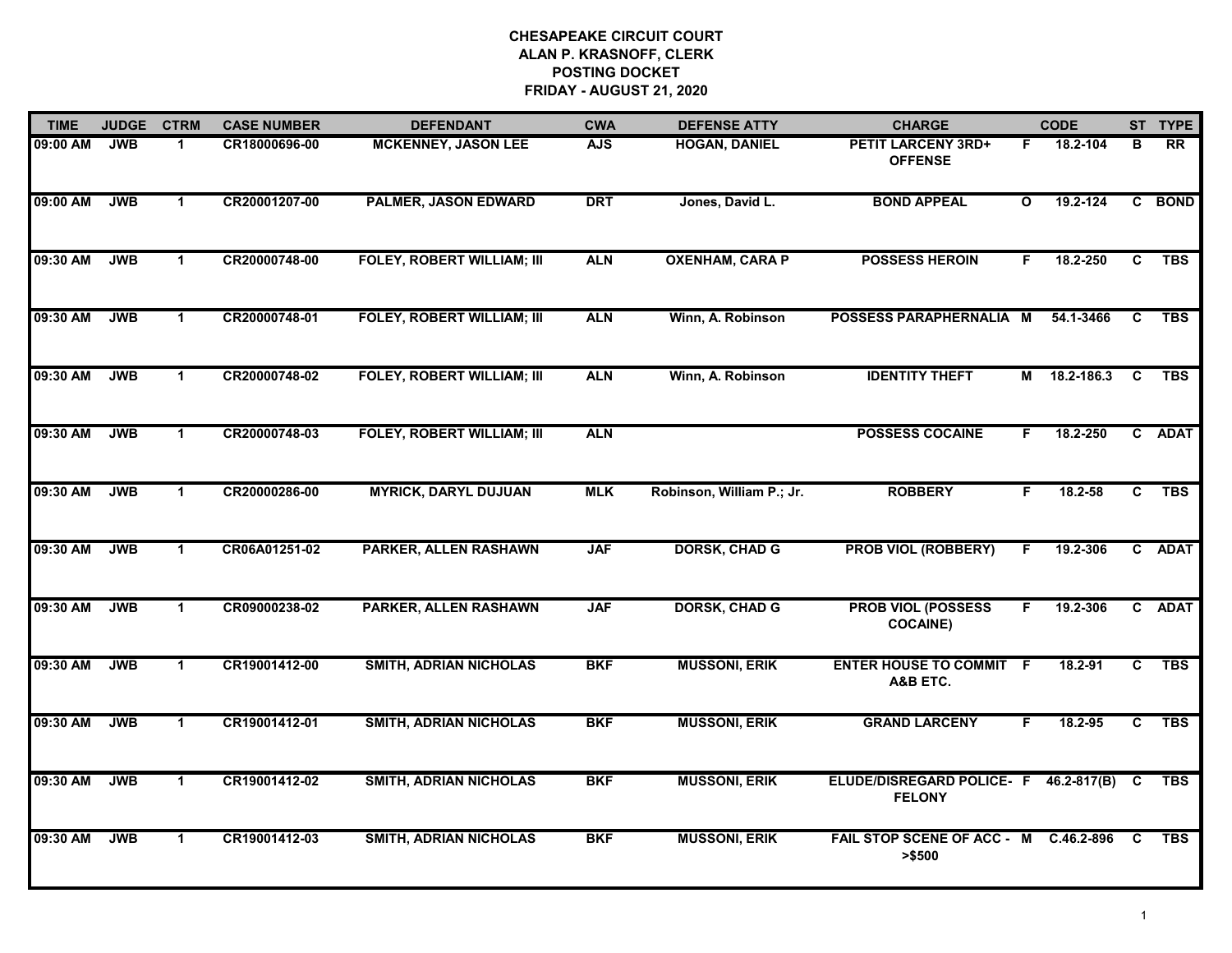| <b>TIME</b> | <b>JUDGE</b> | <b>CTRM</b>          | <b>CASE NUMBER</b> | <b>DEFENDANT</b>                   | <b>CWA</b> | <b>DEFENSE ATTY</b>                        | <b>CHARGE</b>                                   |     | <b>CODE</b> |              | ST TYPE     |
|-------------|--------------|----------------------|--------------------|------------------------------------|------------|--------------------------------------------|-------------------------------------------------|-----|-------------|--------------|-------------|
| 10:00 AM    | <b>JWB</b>   | 1.                   | CR16002227-01      | <b>WILLIAMS, RENEE MICHELLE</b>    | <b>WHC</b> | <b>BRAGG, LAURENCE</b><br><b>DICKERSON</b> | NON COMPLIANCE W/ASAP M<br><b>CONTEMPT</b>      |     | 18.2-456    |              | <b>ASAP</b> |
| 10:00 AM    | <b>JWB</b>   | $\mathbf{1}$         | CR16002227-02      | <b>WILLIAMS, RENEE MICHELLE</b>    | <b>WHC</b> | <b>BRAGG, LAURENCE</b><br><b>DICKERSON</b> | <b>FTA-ADATS</b>                                | М   | 18.2-456    |              | CAP         |
| 11:00 AM    | <b>JWB</b>   | $\mathbf{1}$         | CR20001088-00      | <b>CHESHIRE, MAXWELL ALEXANDER</b> | <b>BW</b>  | <b>CROOK, HEATHER BUYRN</b>                | <b>POSSESS HEROIN</b>                           | F   | 18.2-250    |              | C PLEA      |
| 11:00 AM    | <b>JWB</b>   | $\mathbf 1$          | CR20001088-01      | <b>CHESHIRE, MAXWELL ALEXANDER</b> | BW         | <b>CROOK, HEATHER BUYRN</b>                | <b>POSSESS</b><br><b>METHAMPHETAMINE</b>        | F.  | 18.2-250    |              | C PLEA      |
| 11:00 AM    | <b>JWB</b>   | $\mathbf 1$          | CR20001088-02      | <b>CHESHIRE, MAXWELL ALEXANDER</b> | <b>BW</b>  | <b>CROOK, HEATHER BUYRN</b>                | POSSESS PARAPHERNALIA M                         |     | 54.1-3466   |              | C PLEA      |
| 11:20 AM    | <b>JWB</b>   | $\mathbf 1$          | CR20001083-00      | <b>THOMAS, SASHA NICOLE</b>        | <b>BW</b>  | Winn, A. Robinson                          | <b>POSSESS COCAINE</b>                          | F.  | 18.2-250    |              | C PLEA      |
| 11:20 AM    | <b>JWB</b>   | $\mathbf{1}$         | CR20001083-01      | <b>THOMAS, SASHA NICOLE</b>        | <b>BW</b>  | Winn, A. Robinson                          | POSSESS MARIJUANA 1ST M<br><b>OFF</b>           |     | 18.2-250.1  | $\mathbf{C}$ | <b>PLEA</b> |
| 11:20 AM    | <b>JWB</b>   | $\mathbf{1}$         | CR20001083-02      | <b>THOMAS, SASHA NICOLE</b>        | <b>BW</b>  | Winn, A. Robinson                          | <b>DRIVE W/LIC REVOKED, 3+</b><br><b>IN 10Y</b> | M   | B.46.2-301  |              | C PLEA      |
| 11:40 AM    | <b>JWB</b>   | $\mathbf{1}$         | CR20001034-00      | <b>ABBOTT, DEVIN BROOKS</b>        | BW         | Gilchrist, Kurt A.                         | <b>POSSESS</b><br><b>METHAMPHETAMINE</b>        | F.  | 18.2-250    |              | C PLEA      |
| 12:00 PM    | <b>JWB</b>   | $\blacktriangleleft$ | CR14001743-27      | <b>GASKIN, QUINASIA SARAH</b>      | <b>AJS</b> | <b>BOUCHARD, JULIAN</b>                    | <b>VIOL PROBATION ON FEL</b><br><b>OFF</b>      | .F  | 19.2-306    | s,           | <b>REV</b>  |
| 12:00 PM    | <b>JWB</b>   | $\mathbf{1}$         | CR14001743-28      | <b>GASKIN, QUINASIA SARAH</b>      | <b>AJS</b> | <b>BOUCHARD, JULIAN</b>                    | <b>VIOL PROBATION ON FEL</b><br><b>OFF</b>      | -F  | 19.2-306    | S.           | <b>REV</b>  |
| 12:00 PM    | <b>JWB</b>   | $\mathbf{1}$         | CR14001743-29      | <b>GASKIN, QUINASIA SARAH</b>      | <b>AJS</b> | <b>BOUCHARD, JULIAN</b>                    | <b>VIOL PROBATION ON FEL</b><br><b>OFF</b>      | F.  | 19.2-306    | s            | <b>REV</b>  |
| 12:00 PM    | <b>JWB</b>   | $\mathbf 1$          | CR14001743-30      | <b>GASKIN, QUINASIA SARAH</b>      | <b>AJS</b> | <b>BOUCHARD, JULIAN</b>                    | <b>VIOL PROBATION ON FEL</b><br><b>OFF</b>      | - F | 19.2-306    | S.           | <b>REV</b>  |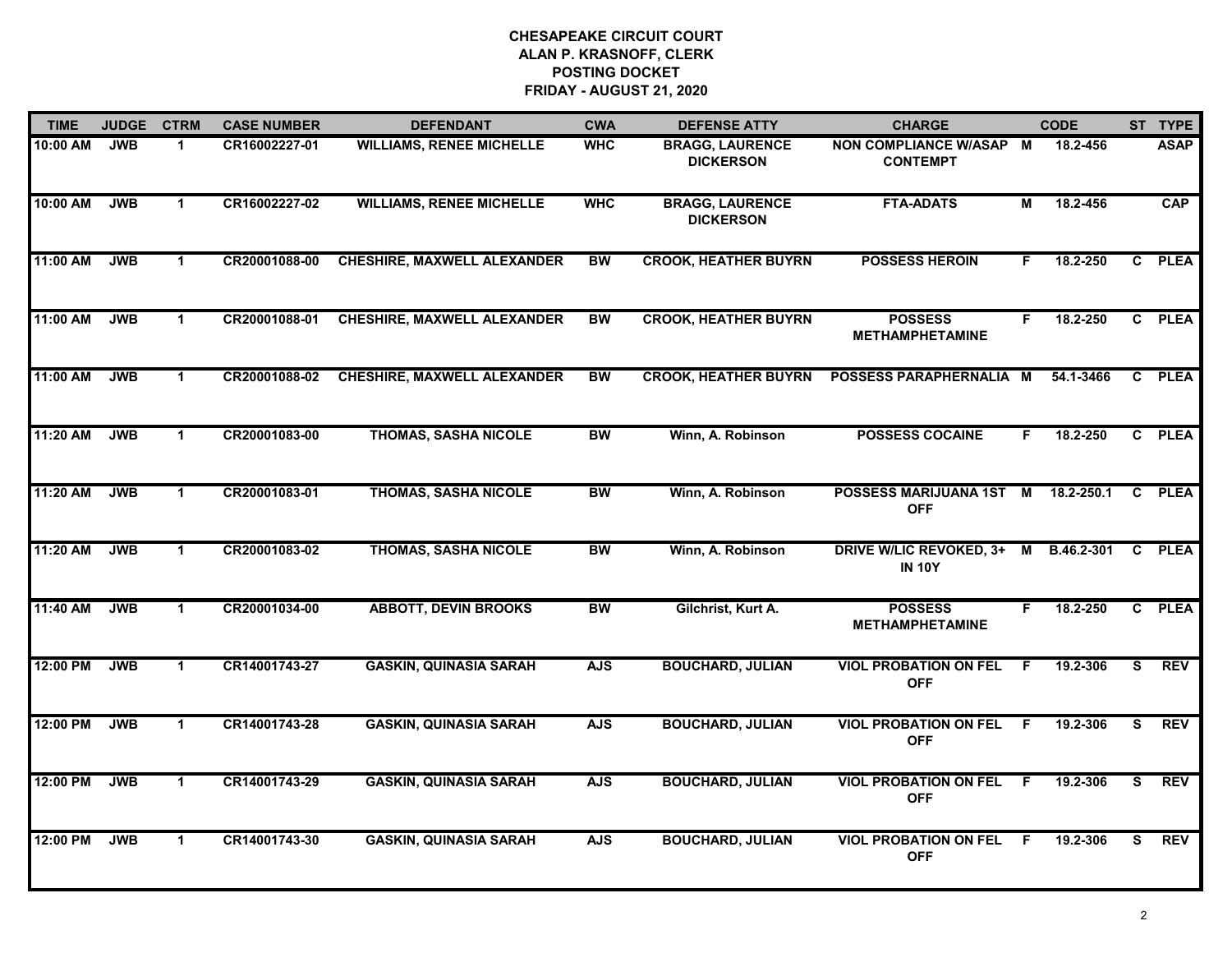| <b>TIME</b> | <b>JUDGE</b> | <b>CTRM</b>             | <b>CASE NUMBER</b> | <b>DEFENDANT</b>                  | <b>CWA</b> | <b>DEFENSE ATTY</b>           | <b>CHARGE</b>                                |     | <b>CODE</b> |              | ST TYPE       |
|-------------|--------------|-------------------------|--------------------|-----------------------------------|------------|-------------------------------|----------------------------------------------|-----|-------------|--------------|---------------|
| 12:30 PM    | <b>JWB</b>   | $\mathbf 1$             | CR20001057-00      | <b>FIELDS, RODNEY LEE</b>         | <b>SRD</b> | <b>HOLDER, WILLIAM JOSHUA</b> | PETIT LARCENY 3RD+ OFF F                     |     | 18.2-96     | $\mathbf{c}$ | <b>PLEA</b>   |
| 02:00 PM    | <b>JWB</b>   | $\mathbf{1}$            | CR19001807-00      | <b>MULDER, JONATHAN LEWIS; JR</b> | <b>AJS</b> | <b>CROOK, HEATHER BUYRN</b>   | DWI: 3RD OFF W/IN 5Y                         | F.  | C.18.2-266  |              | <b>B</b> SENR |
| 02:00 PM    | <b>JWB</b>   | $\mathbf 1$             | CR19001807-01      | <b>MULDER, JONATHAN LEWIS; JR</b> | <b>AJS</b> | <b>CROOK, HEATHER BUYRN</b>   | <b>DRIVE AFTER FORFEIT</b><br><b>LICENSE</b> | M   | A.18.2-272  | B            | <b>SENR</b>   |
| 02:45 PM    | <b>JWB</b>   | $\mathbf 1$             | CR14000317-06      | <b>FUSELIER, ERIN TAYLOR</b>      | <b>AJS</b> | <b>MORRIS, MATTHEW T</b>      | PROB VIOL OBT DRGS BY<br><b>FRAUD</b>        | - F | 19.2-306    | C            | <b>REV</b>    |
| 02:45 PM    | <b>JWB</b>   | $\blacktriangleleft$    | CR14000317-07      | <b>FUSELIER, ERIN TAYLOR</b>      | <b>AJS</b> | <b>MORRIS, MATTHEW T</b>      | PROB VIOL OBT DRG BY<br><b>FRAUD</b>         | F   | 19.2-306    | C            | <b>REV</b>    |
| 09:00 AM    | <b>JCH</b>   | 4                       | CR20000266-00      | <b>BENNIS, STACEY MICHELLE</b>    | <b>MAP</b> |                               | SPEEDING 69/60                               |     | A.46.2-878  |              | S TRYL        |
| 09:00 AM    | <b>JCH</b>   | $\overline{\mathbf{4}}$ | CR20000891-00      | <b>BROWN, CHRISTOPHER</b>         | <b>MAP</b> |                               | <b>EXPIRED INSPECTION</b>                    |     | 46.2-1158   |              | S TRYL        |
| 09:00 AM    | <b>JCH</b>   | $\overline{\mathbf{4}}$ | CR20000891-01      | <b>BROWN, CHRISTOPHER</b>         | <b>MAP</b> |                               | <b>SAFETY BELT VIOLATION</b>                 |     | 46.2-1094   |              | S TRYL        |
| 09:45 AM    | <b>JCH</b>   | 4                       | CR17001187-03      | <b>WELLS, NATHAN BONNER</b>       | <b>MAP</b> | Ortiz, Kathleen A.            | FTC W/ ASAP (DUI: 2ND<br>[ACC]               | М   | 18.2-456    |              | <b>B</b> ASAP |
| 09:45 AM    | <b>JCH</b>   | 4                       | CR17001187-04      | <b>WELLS, NATHAN BONNER</b>       | <b>MAP</b> | Ortiz, Kathleen A.            | <b>FAIL TO APPEAR;</b><br><b>CONTEMPT</b>    | М   | 18.2-456    | в            | <b>CAP</b>    |
| 10:15 AM    | <b>JCH</b>   | $\overline{\mathbf{4}}$ | CR20000180-00      | <b>MATHEWS, MARTIN ELLIOTT</b>    | <b>MAP</b> | Black, Hugh E.; III           | <b>IMPROPER PASSING ON</b><br><b>RIGHT</b>   |     | 46.2-841    | S.           | <b>TRYL</b>   |
| 10:45 AM    | <b>JCH</b>   | 4                       | CR19000045-02      | <b>EASTMAN, ANGELA MARIE</b>      | <b>ASA</b> | Black, Hugh E.; III           | <b>VIOL PROBATION ON FEL</b><br><b>OFF</b>   | F.  | 19.2-306    | C            | <b>REV</b>    |
| 10:45 AM    | <b>JCH</b>   | 4                       | CR19000045-03      | <b>EASTMAN, ANGELA MARIE</b>      | <b>ASA</b> | Black, Hugh E.; III           | <b>VIOL PROBATION OF MISD</b><br><b>OFF</b>  | M   | 19.2-306    | C.           | <b>REV</b>    |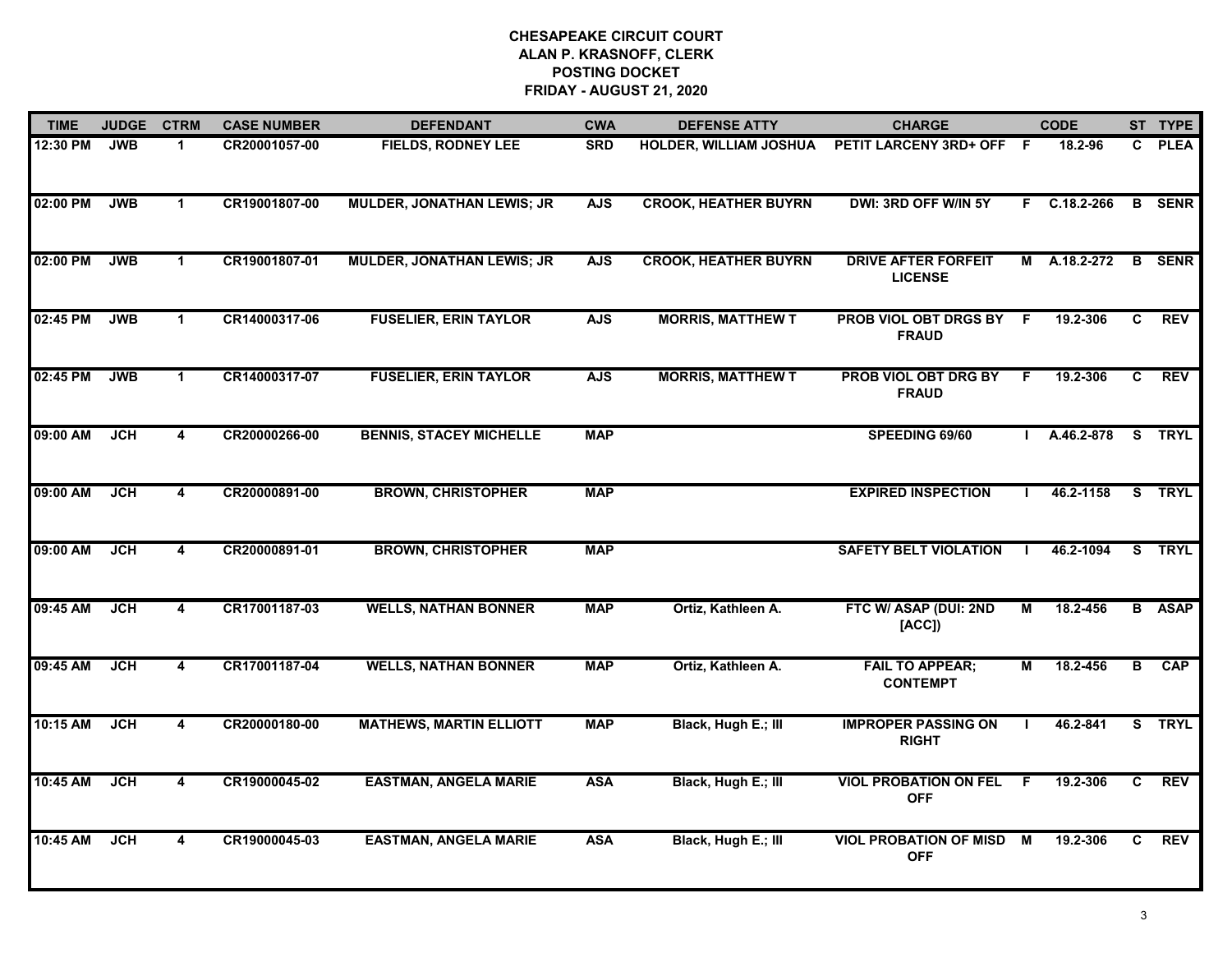| <b>TIME</b> | <b>JUDGE</b> | <b>CTRM</b>             | <b>CASE NUMBER</b> | <b>DEFENDANT</b>                 | <b>CWA</b> | <b>DEFENSE ATTY</b>                          | <b>CHARGE</b>                                         |     | <b>CODE</b>   |                | ST TYPE     |
|-------------|--------------|-------------------------|--------------------|----------------------------------|------------|----------------------------------------------|-------------------------------------------------------|-----|---------------|----------------|-------------|
| 10:45 AM    | <b>JCH</b>   | 4                       | CR19001080-01      | <b>EASTMAN, ANGELA MARIE</b>     | <b>ASA</b> | Buyrn, Richard L.                            | <b>VIOL PROBATION ON FEL</b><br><b>OFF</b>            | - F | 19.2-306      | C              | <b>REV</b>  |
| 11:45 AM    | <b>JCH</b>   | $\overline{4}$          | CR09003694-02      | <b>NEWELL, MICHAEL BRANDON</b>   | <b>SRD</b> | <b>ARRINGTON, DEBRACA</b><br><b>CHAVONNE</b> | <b>VIOL PROBATION ON FEL</b><br><b>OFF</b>            | - F | 19.2-306      | C              | <b>REV</b>  |
| 11:45 AM    | <b>JCH</b>   | $\overline{\mathbf{4}}$ | CR09003695-02      | <b>NEWELL, MICHAEL BRANDON</b>   | <b>SRD</b> | <b>ARRINGTON, DEBRACA</b><br><b>CHAVONNE</b> | <b>VIOL PROBATION ON FEL</b><br><b>OFF</b>            | -F  | 19.2-306      | $\mathbf{C}$   | <b>REV</b>  |
| 11:45 AM    | <b>JCH</b>   | 4                       | CR10000027-07      | <b>NEWELL, MICHAEL BRANDON</b>   | <b>SRD</b> | <b>ARRINGTON, DEBRACA</b><br><b>CHAVONNE</b> | <b>VIOL PROBATION ON FEL F</b><br><b>OFF</b>          |     | 19.2-306      | C.             | <b>REV</b>  |
| 11:45 AM    | <b>JCH</b>   | $\overline{4}$          | CR10000027-08      | <b>NEWELL, MICHAEL BRANDON</b>   | <b>SRD</b> | <b>ARRINGTON, DEBRACA</b>                    | <b>VIOL PROBATION ON FEL</b><br><b>OFF</b>            | F.  | 19.2-306      | $\overline{c}$ | <b>REV</b>  |
| 12:15 PM    | JCH          | 4                       | CR17000743-02      | <b>BROWN, DEQUAYON DAVON</b>     | <b>MLK</b> | Black, Hugh E.; III                          | <b>VIOL PROBATION ON FEL</b><br><b>OFF</b>            | F.  | 19.2-306      | C              | <b>REV</b>  |
| 12:15 PM    | <b>JCH</b>   | $\overline{4}$          | CR20000889-00      | <b>BROWN, DEQUAYON DAVON</b>     | <b>MLK</b> | Black, Hugh E.; III                          | IDNTY THFT: OBT ID, AVOID M 18.2-186.3<br><b>ARST</b> |     |               |                | C TRYL      |
| 12:45 PM    | <b>JCH</b>   | $\overline{4}$          | CR19000020-06      | <b>CUNNINGHAM, DASHAUN JAMAR</b> | <b>MAP</b> |                                              | <b>VIOL PROBATION ON FEL F</b><br><b>OFF</b>          |     | 19.2-306      |                | C BOND      |
| 01:00 PM    | <b>JCH</b>   | $\overline{\mathbf{4}}$ | CR19001413-00      | <b>ALEXANDER, ZACKARY</b>        | <b>JAF</b> | HOLDER, WILLIAM JOSHUA                       | <b>GRAND LARCENY: &gt;=\$500</b>                      | - F | 18.2-95       |                | C SENR      |
| 01:00 PM    | <b>JCH</b>   | 4                       | CR19001413-01      | <b>ALEXANDER, ZACKARY</b>        | <b>JAF</b> | <b>HOLDER, WILLIAM JOSHUA</b>                | <b>FTA-SENTENCING</b>                                 |     | M 18.2-456(6) | $\mathbf{C}$   | CAP         |
| 01:00 PM    | <b>JCH</b>   | $\overline{\mathbf{4}}$ | CR20000206-00      | <b>ALEXANDER, ZACKARY</b>        | <b>JAF</b> | <b>HOLDER, WILLIAM JOSHUA</b>                | FAIL TO APPEAR, FELONY F<br><b>OFFENSE</b>            |     | 19.2-128      | $\mathbf{c}$   | <b>TRYL</b> |
| 09:00 AM    | <b>RAB</b>   | $\overline{7}$          | CR18001034-10      | <b>WHITE, DEONTAE RASHAWN</b>    | <b>SRD</b> | <b>MASON, JEREMY C</b>                       | VIOL GOOD BEHAV ON FEL F<br><b>OFF</b>                |     | 19.2-306      | $\overline{c}$ | <b>REV</b>  |
| 09:00 AM    | <b>RAB</b>   | $\overline{7}$          | CR18001034-11      | <b>WHITE, DEONTAE RASHAWN</b>    | <b>SRD</b> | <b>MASON, JEREMY C</b>                       | VIOL GOOD BEHAV ON FEL F<br><b>OFF</b>                |     | 19.2-306      | C.             | <b>REV</b>  |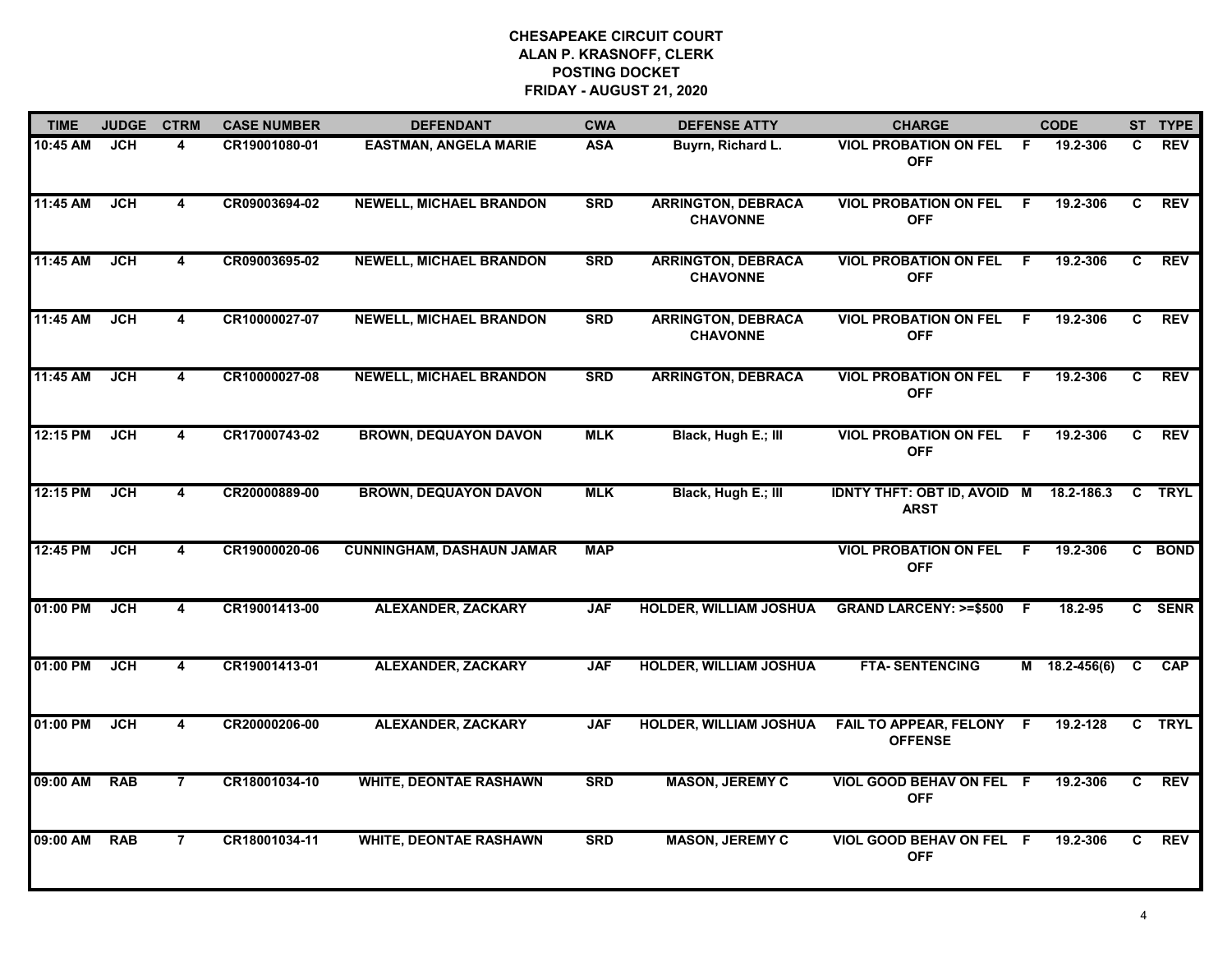| <b>TIME</b> | <b>JUDGE</b> | <b>CTRM</b>    | <b>CASE NUMBER</b> | <b>DEFENDANT</b>                 | <b>CWA</b> | <b>DEFENSE ATTY</b>          | <b>CHARGE</b>                               |                | <b>CODE</b>      |                | ST TYPE       |
|-------------|--------------|----------------|--------------------|----------------------------------|------------|------------------------------|---------------------------------------------|----------------|------------------|----------------|---------------|
| 02:00 PM    | <b>RAB</b>   | $\overline{7}$ | CR15001071-02      | PEACOCK, WILLIAM GERALD          | <b>AHM</b> | Reveley, H. K.; Jr.          | PROB VIOL 3RD OFF<br><b>CONCEALMENT</b>     |                | F 19.2-306       | C.             | <b>REV</b>    |
| 02:00 PM    | <b>RAB</b>   | $\overline{7}$ | CR19002000-00      | PEACOCK, WILLIAM GERALD          | <b>AHM</b> | Jones, David L.              | <b>PUBLIC RECORDS:</b><br><b>FORGERY</b>    | F.             | 18.2-168         |                | C SENR        |
| 02:45 PM    | <b>RAB</b>   | $\overline{7}$ | CR20000536-00      | <b>COOPER, DOMINQUE NICOLE</b>   | <b>MAP</b> | Jankell, Peter J.            | <b>RECKLESS DRIVING 87/60</b>               |                | M A.46.2-862     | <b>S</b>       | <b>TRYL</b>   |
| 03:15 PM    | <b>RAB</b>   | $\overline{7}$ | CR20000004-00      | <b>RIVERA, GEOFFREY NARCISCO</b> | <b>JAF</b> | Reveley, H. K.; Jr.          | DWI: 3RD OFF W/IN 10Y                       |                | $F$ C.18.2-266   | C.             | <b>BOND</b>   |
| 04:00 PM    | <b>RAB</b>   | 7              | CR20001064-02      | <b>SLATE, JEFFREY WAYNE</b>      | <b>JAF</b> | <b>CROOK, HEATHER BUYRN</b>  | DWI 2ND OFF W/IN 5-10 Y                     |                | M B.18.2-266     |                | <b>B</b> PLEA |
| 04:00 PM    | <b>RAB</b>   | $\overline{7}$ | CR20001064-03      | <b>SLATE, JEFFREY WAYNE</b>      | <b>JAF</b> | <b>CROOK, HEATHER BUYRN</b>  | <b>NO DRIVERS LICENSE</b>                   | $\overline{M}$ | 46.2-300         |                | C PLEA        |
| 04:00 PM    | <b>RAB</b>   | $\overline{7}$ | CR20001064-04      | <b>SLATE, JEFFREY WAYNE</b>      | <b>JAF</b> | <b>CROOK, HEATHER BUYRN</b>  | <b>REFUSAL 2ND+ OFF</b>                     |                | M B.18.2-268.3 S |                | <b>PLEA</b>   |
| 04:00 PM    | <b>RAB</b>   | $\overline{7}$ | CR20001064-00      | <b>SLATE, JEFFREY WAYNE; JR</b>  | <b>JAF</b> | <b>CROOK, HEATHER BUYRN</b>  | <b>POSSESS</b><br>METHYLENEDIOCYMETHAM<br>P | F.             | 18.2-250         | $\overline{B}$ | <b>PLEA</b>   |
| 04:00 PM    | <b>RAB</b>   | $\overline{7}$ | CR20001064-01      | <b>SLATE, JEFFREY WAYNE; JR</b>  | <b>JAF</b> | <b>CROOK, HEATHER BUYRN</b>  | <b>POSSESS</b><br><b>METHAMPHETAMINE</b>    | F.             | 18.2-250         | $\overline{B}$ | <b>PLEA</b>   |
| 04:30 PM    | <b>RAB</b>   | 7              | CR17001083-01      | <b>HOLLOWAY, MATTHEW AARON</b>   | <b>AHM</b> | <b>DAVIS, RICHARD J; III</b> | <b>PROB VIOL POSSESS</b><br><b>COCAINE</b>  | F.             | 19.2-306         | C.             | <b>REV</b>    |
| 04:45 PM    | <b>RAB</b>   | $\overline{7}$ | CR16001365-04      | <b>TESTER, TIMOTHY JACOB</b>     | <b>AHM</b> | <b>DAVIS, RICHARD J; III</b> | <b>VIOL PROBATION ON FEL</b><br><b>OFF</b>  | F              | 19.2-306         | $\mathbf{C}$   | <b>REV</b>    |